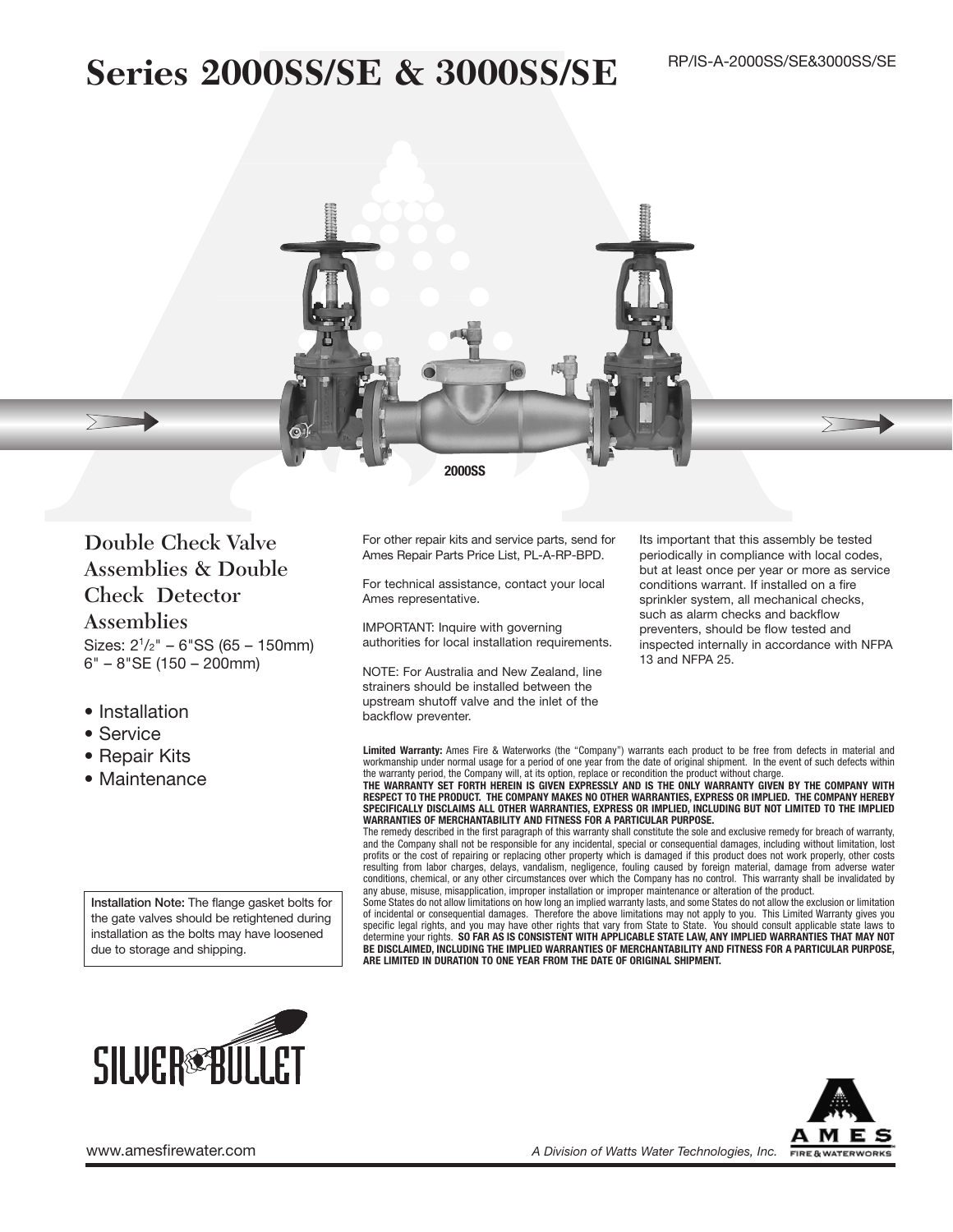## Please Read Prior to Installation:

- 1. Before installing any Ames backflow assembly, flush the line thoroughly to remove all debris, chips and other foreign objects. Failure to do so may make the assembly inoperable.
- 2. The Ames 2000SS and 3000SS may be placed in any position as long as the flow indicator arrow in the assembly is pointed in the direction of water flow, and the local water authority has approved the installation configuration. ASSE (American Society of Sanitary Engineers) has approved these assemblies for either horizontal or vertical installation.
- 3. Allow sufficient clearance around the installed assembly to conduct testing, servicing, and inspection. Allow a minimum of 12" from the flood level to the bottom of the assembly.
- 4. If double check or double check detector assembly is installed in a vault or pit, be sure proper drainage is available. If sufficient drainage is not available a cross-connection may occur.

**Attention Installer: After installation, please leave this Instruction Sheet for occupant's information.**



## Detailed Parts Listing

|       |                           | Ames Part No. |                    |           |            |              |              |              |
|-------|---------------------------|---------------|--------------------|-----------|------------|--------------|--------------|--------------|
| Item# | <b>Description</b>        | Qty           | $2^{1}/2$ " (65mm) | 3" (80mm) | 4" (100mm) | 6"SS (150mm) | 6"SE (150mm) | 8"SE (200mm) |
| ι.    | #1 Cam-Check              |               | 7015559            | 7015559   | 7015559    | 7015564      | 7015559      | 7015564      |
| 2.    | #2 Cam-Check              |               | 7015560            | 7015560   | 7015560    | 7015565      | 7015560      | 7015565      |
| 3.    | #1 Cam-Check 0-ring       |               | 7015333            | 7015333   | 7015333    | 7013280      | 7015333      | 7013280      |
| 4.    | #2 Cam-Check 0-ring       |               | 7013229            | 7013229   | 7013229    | 7013281      | 7013229      | 7013281      |
| 5.    | Cover Plate               |               | 7013241            | 7013241   | 7013241    | 7013289      | 7013474      | 7013289      |
| 6.    | <b>Ball Valve</b>         |               | A000449            | A000449   | A000449    | A000449      | A000449      | A000449      |
|       | Groove Coupler            |               | 7013194            | 7013194   | 7013194    | 7013287      | 7013194      | 7013287      |
| 8.    | Groove Coupler Gasket     |               | 7013248            | 7013248   | 7013248    | 7013308      | 7013248      | 7013308      |
| 9.    | <b>Ball Valve (Cover)</b> |               | A603134            | A063134   | A603134    | 7013034      | 7013034      | 7013034      |

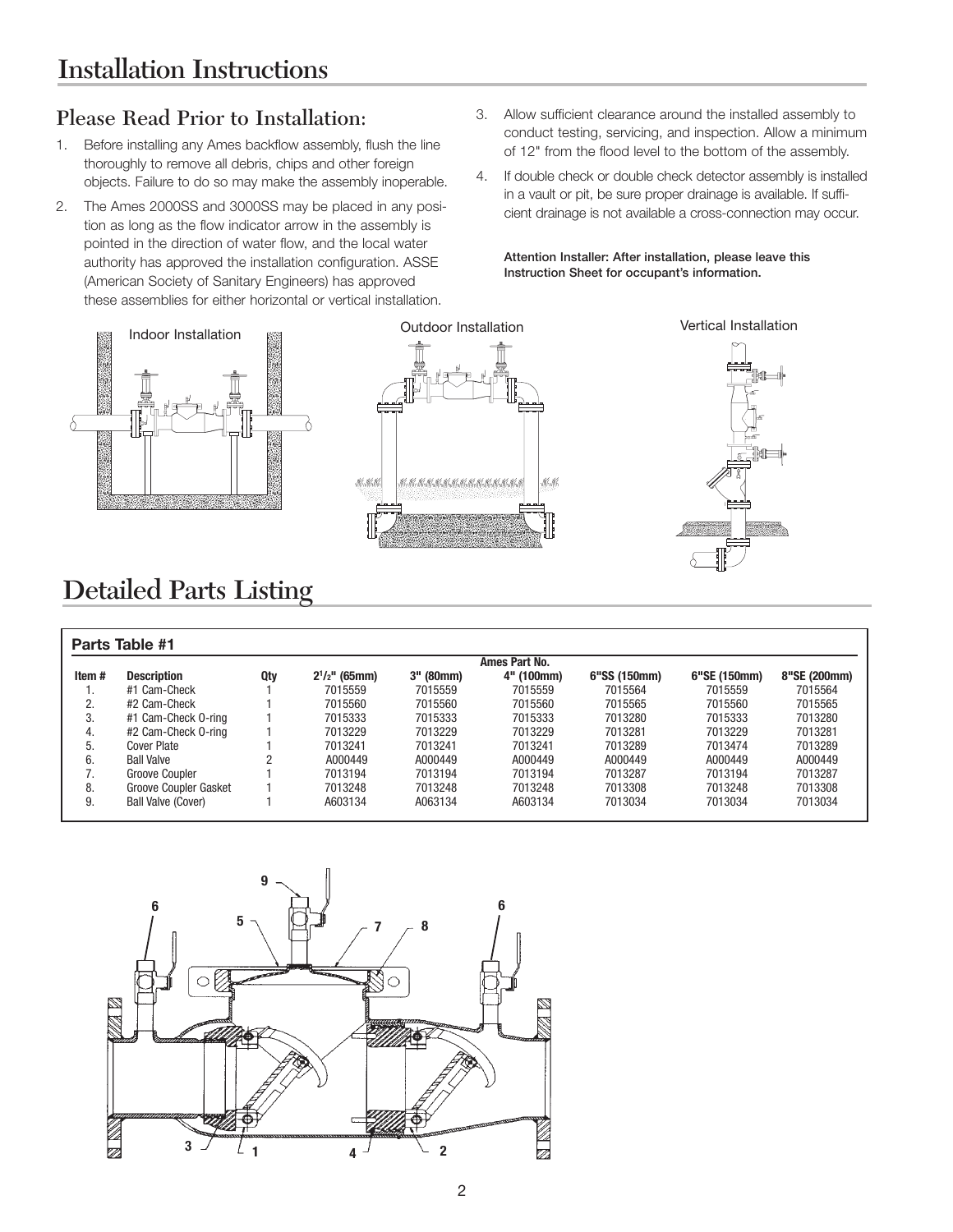#### **NOTE: Ames assemblies require minimum maintenance. All assemblies must be retested once maintenance has been performed. Before servicing be certain shutoff valves are closed.**

- 1. Shut down water system and lock out system if possible. Slowly open all ball valves to relieve air and water pressure. Loosen bolts on groove coupler and remove groove coupler and cover plate from valve body.
- 2. Remove #1 Cam-Check assembly by using your hands to unscrew (turn counter clockwise) Cam-Check and remove through top access port. Do not use Cam Arm as a handle to unscrew Cam-Check. If Cam-Check cannot be loosened by hand, insert a long screwdriver between valve body and Cam-Check (see figure 3). Slowly apply pressure against the Cam-Check until loosened. Finish unscrewing by hand. Unscrew #2 Cam-Check (turn counter clock-wise) by placing a long screwdriver between lugs and applying pressure to loosen #2 Cam-Check. Finish unscrewing by hand.
- 3. To clean #1 Cam-Check, (except  $2^{1}/2" 4"$  (65-100mm) DC check) locate the Cam Arm opening stud on the outlet flange of the valve assembly. Slide the Cam Arm over the stud with the check threads facing downward (figure 1). Tighten  $1/4$ " nut on stud to secure cam bar. Slowly pull the assembly outward to open check allowing exposure of the seat and clapper contact area for cleaning. To clean #2 Cam-Check, lift Cam Arm and hold in open position. Raise clapper so that the end of the Cam Arm rests between roller and clapper (figure 2). Thoroughly clean the seat area and clapper sealing surfaces of both Cam-Checks. Rinse Cam-Checks and O-rings thoroughly. Inspect seats, clapper sealing surfaces, Cam Arms, and O-rings for damage. If not damaged, gently close the clapper. If damaged, install a new Cam-Check assembly and/or O-ring.
- 4. Before reinstallation of Cam-Checks thoroughly clean O-ring groove and lubricate O-ring with FDA approved lubricant. Insert and thread #2 Cam-Check first and then #1 Cam-Check. #2 Cam-Check should be tightened by inserting a long screwdriver between lugs to tighten firmly (see figure 1 on reverse side). Do not over tighten. Tighten #1 Cam-Check firmly by hand only. Replace cover plate, clean groove coupler gasket and groove, replace groove coupler. Close ball valves.